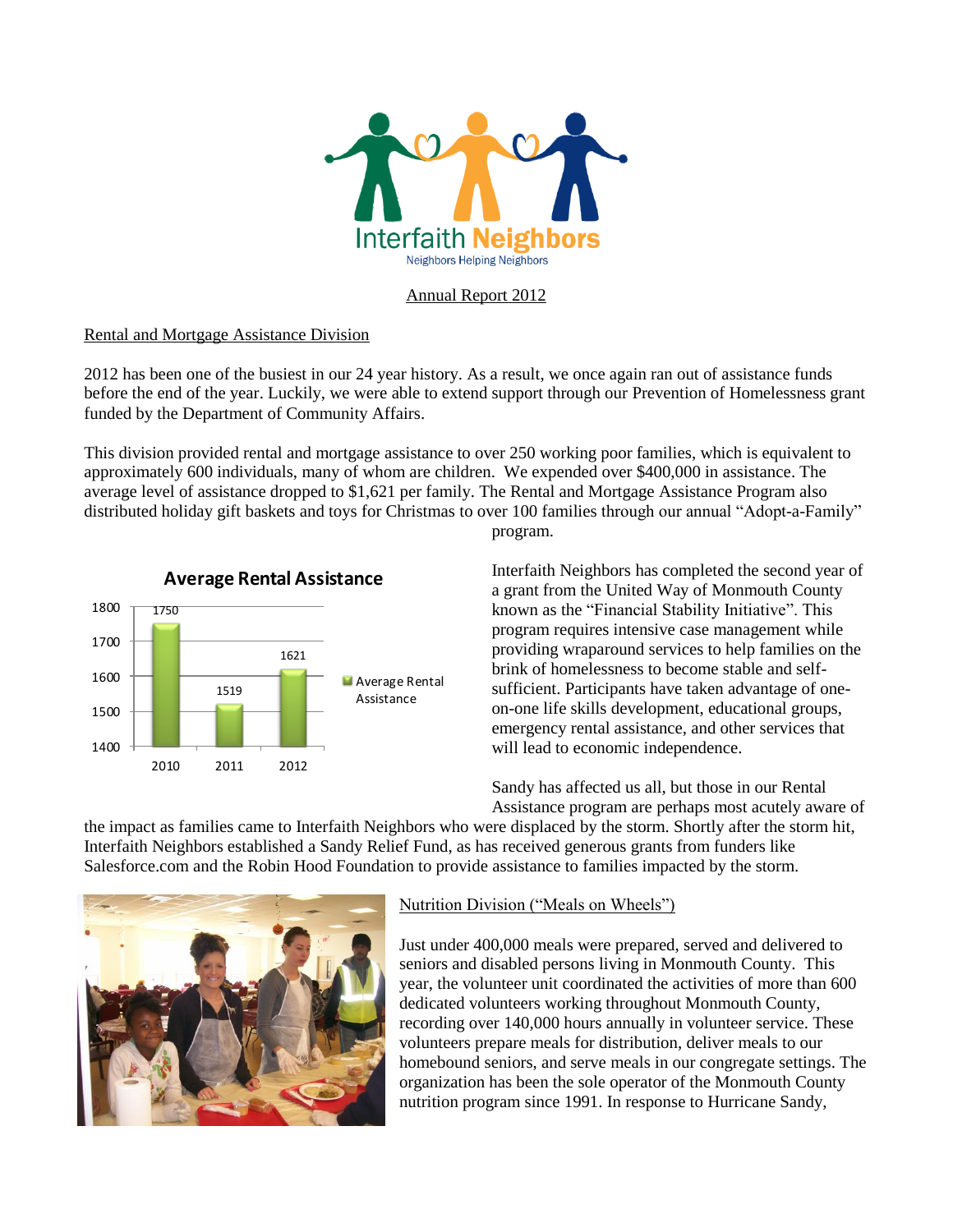Interfaith Neighbors reached out to the residents of Asbury Park and surrounding communities and ran an emergency soup kitchen in the days after the disaster.

## Affordable Housing

In 1996 we began renovating abandoned houses and building new affordable homes in Asbury Park and Neptune Township, thus taking vacant lots from the municipalities and turning them into affordable homes for first-time, low-income home buyers and putting these properties back on the municipalities' tax rolls. Under the Neighborhood Stabilization Program and the Monmouth County HOME program, five new units of housing were completed and sold in 2011, with five additional homes currently under construction. Since 1996, Interfaith Neighbors has constructed 48 homes to low-income families. Construction is scheduled to begin on three more homes in 2013. These houses are all equipped with Energy Star rated kitchen appliances including stoves, microwave ovens, dishwashers and refrigerators. Other green features include bamboo flooring, an on-demand, tankless water heater and high efficiency furnace and air conditioning units. A typical home is 1,800 square feet, including 3-4 bedrooms, 2.5 bathrooms, and has a price range anywhere from \$99,000 to \$149,000.

## Business Development Center

The Business Development Center (BDC) was established to help entrepreneurs grow their current businesses or start new ones. The BDC offers a combination of business support services and incubator facilities. Mentoring is provided by experienced volunteers to help aspiring entrepreneurs to achieve their dreams. To date, 45 entrepreneurs have received mentorship & support.

*[Business and Career Academy:](http://www.interfaithneighbors.org/uploaded/business_and_career_academy.asp)* A partnership between the New Jersey Small Business Development Center (NJSBDC) at Brookdale Community College and Interfaith Neighbors will provide entrepreneurship education in Asbury Park, ultimately leading to job creation and economic development as new businesses open in the community. Over 140 entrepreneurs have received training in basic business skills.

*Interfaith Neighbors' Business Incubator:* A new business incubator facility opened at our new Springwood Center in early fall 2012. This facility has been designed to incubate up to 8 business enterprises either preparing to launch or in the early stages of their business development cycle. The Business Incubator will promote business and economic activity while contributing to the revitalization of the West Side community.

# Neighborhood Revitalization Tax Credit Program



Earlier this year, Interfaith Neighbors completed construction on Springwood Center building (pictured left). This project was completed within budget and on schedule. It is a 27,500 square foot, three-story mixed-use building at the corner of Springwood Avenue and Atkins Avenue. It is the most ambitious construction project Interfaith Neighbors has ever undertaken. The building has four commercial units at grade to include a permanent work location for several units of the Asbury Park Police Department, the Interfaith Neighbors Business Incubator, a component of our Business Development Center, and the Kula Café, an IFN restaurant training and service program. The second floor will be the permanent home for the Asbury Park Senior Center, and the third floor will consist of eight units of affordable rental housing which will be owned and managed by Interfaith Neighbors.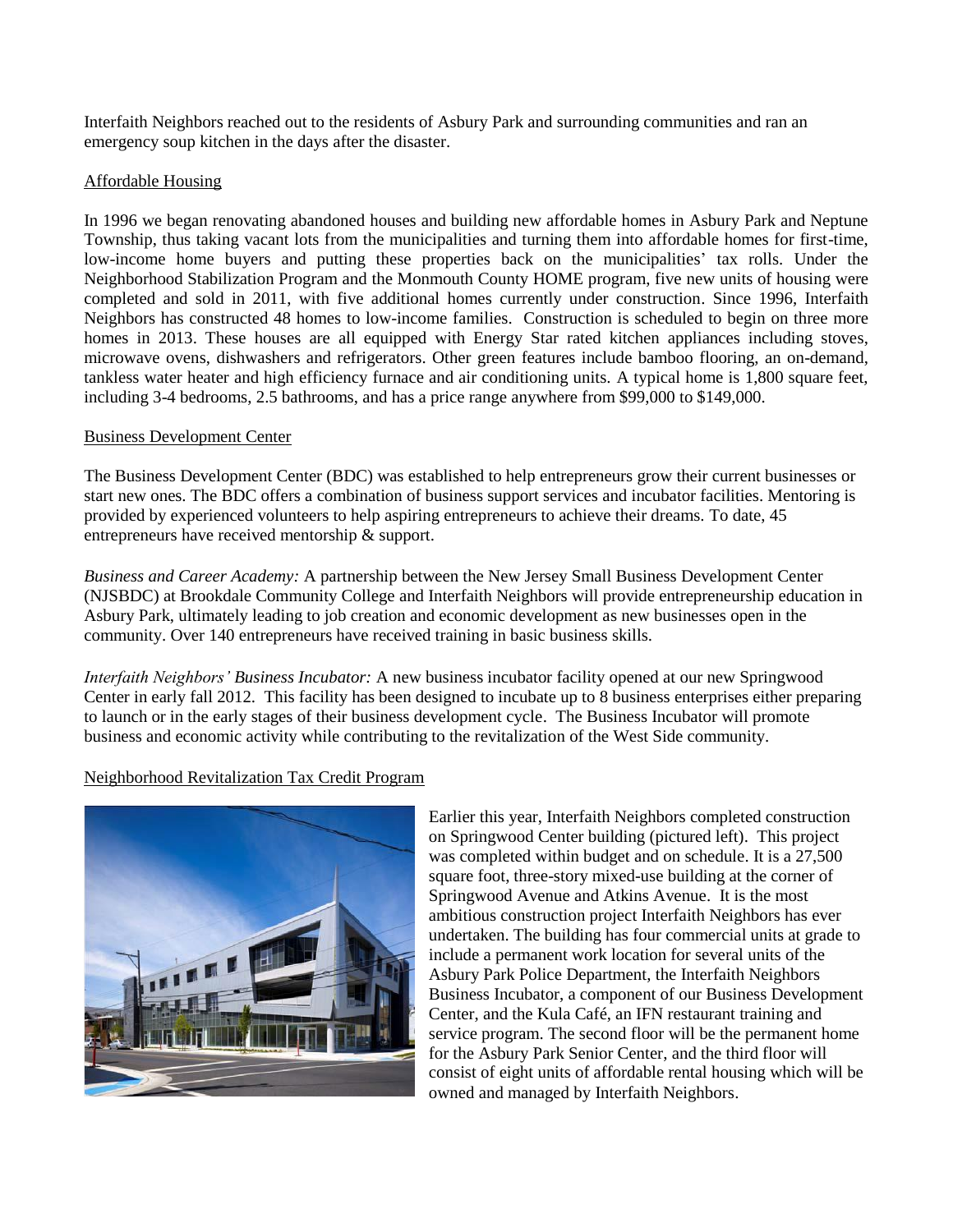NRTC Project #3, commenced in 2012, and included funds for Springwood Center, additional property acquisition, and the Interfaith Neighbors Business Development Center, which launched in early 2011. Interfaith Neighbors continues to partner with numerous community agencies to help revitalize the West Side Neighborhood, including the Hispanic Affairs and Resource Center, the Mercy Center/ Sister's Academy, Big Brothers/ Big Sisters of Monmouth County, Second Life Bikes, Citizens on Patrol, the Jazz Arts Project and the Faith Based Initiative Human Development Group.

#### New Jersey Youth Corps Program

We are currently in our sixth year of operating the Monmouth County chapter of the New Jersey Youth Corps Program. Youth Corps is a year-round, voluntary program which engages young adults (ages 16-25) in full-time community service, training, and educational activities. In return for their efforts to restore and strengthen communities, Corps members receive education development in basic skills and preparation to obtain a GED or locally issued Adult High School Diploma; life skills and employability skills instruction; and personal and career counseling to build self-esteem, clarify values, and develop leadership skills while they are developing their career portfolio.



### **Community Service Sites**

Asbury Park Summer Camp City of Neptune Parks Organic Community Gardens Meals on Wheels IFN Affordable Housing Program Deal Lake Clean Up West Side Community Center

Youth Corps members provided some amazing services this year. When we were faced with Hurricane Sandy, the worst storm in NJ history, Youth Corps rose to the challenge. Youth Corps found a way to give back by means of construction, landscaping, help with food pantries, and clothing drives. We continue to play a part of a team that will put our county back together piece by piece.

Additionally, our Youth Corps members continued a street outreach program in the form of a mobile soup kitchen to feed the homeless. This program now serves up to 200 community members each week.

# The Kula Café

Scheduled to open in the Spring of 2013, the Kula Café is a workforce training initiative that prepares youth for careers in the food service industry. This community driven social enterprise, to be owned and operated by Interfaith Neighbors, seeks to address high unemployment and lack of opportunity in the Asbury Park area. The Kula Café concept incorporates two main functions - local participants will move through a structured program of life and employment skill training to build confidence, a spirit of giving back to the community and a service industry skill set which is transferrable to multiple areas of interest and job opportunity in the surrounding area. Additionally, the café (which will include a small retail space open to local entrepreneurs) will be open to the public allowing trainees to learn customer service skills through hands-on training serving paying customers while generating revenue to offset the cost of the training program.

## General Information

The organization has 47 employees and offers health and dental benefits, a 401K plan with company participation and life insurance for its full-time staff. Its annual operating budget exceeds \$4 million.